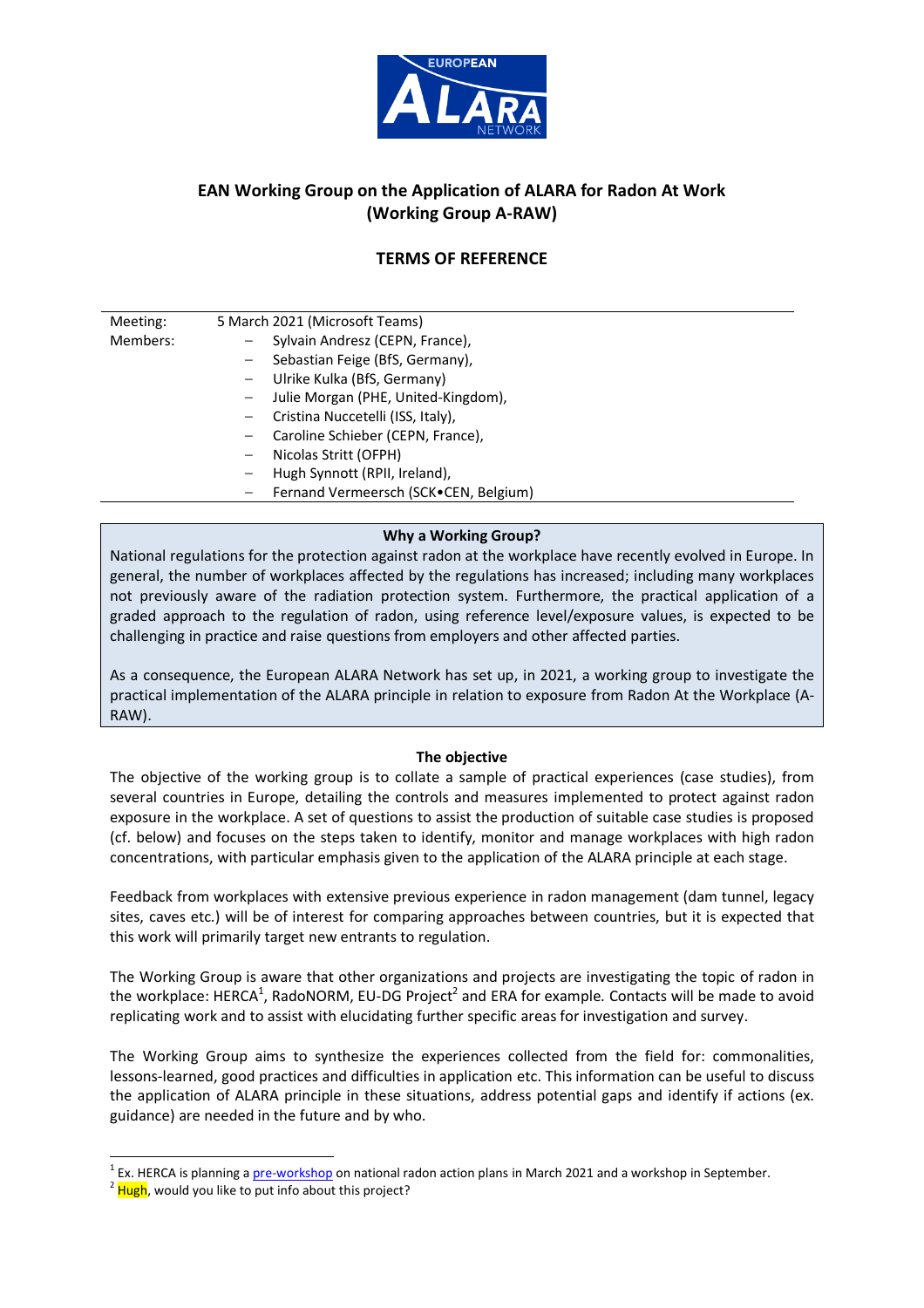

The Working Group aims to share these results to the concerned radiation protection community and will work on identifying opportunities to do so.

|   | Actions list (March~June period).                                          | In charge           |
|---|----------------------------------------------------------------------------|---------------------|
|   | Report from HERCA Workshop (23/03) to the Working Group                    | Caroline Schieber   |
|   | <b>Contact RadoNORM WP5 Leaders</b>                                        | <b>BfS</b>          |
| з | Contact F. Bochicchio (ISS) who Chair of HERCA pre-workshop                | Cristina Nuccetelli |
| 4 | Identify a basic list of cases in each country                             | All                 |
| 5 | Lay out a series of questions to be addressed by survey                    | All, by emails      |
| 6 | Plan a (remote) meeting at the occasion of the next EAN Meeting (8~9 June) | Sylvain Andresz     |